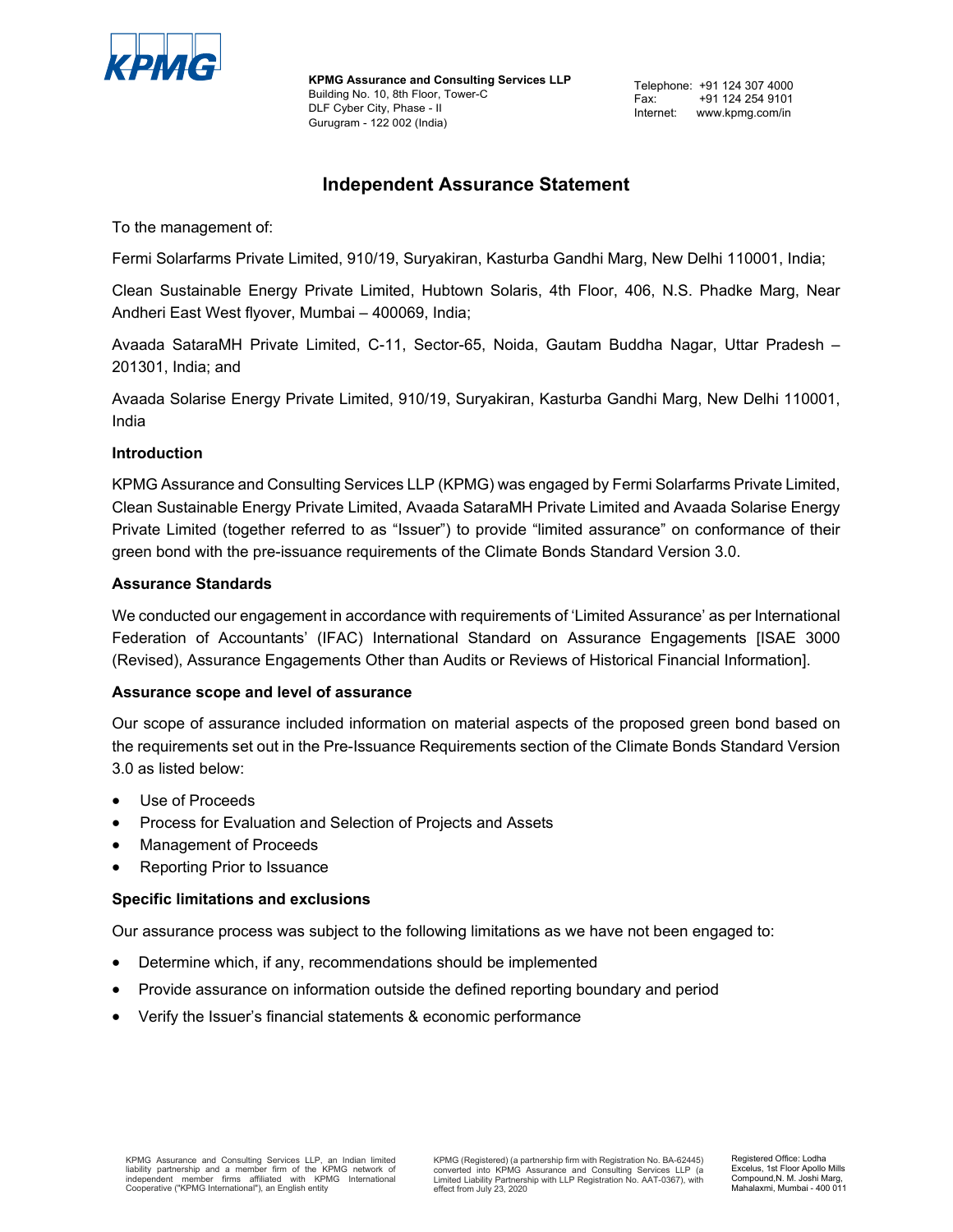

• Verify the Issuer's statements that describe expression of opinion, belief, aspiration, expectation, aim or future intention and national or global socio-economic and environmental aspects provided by the Issuer

## **Work undertaken**

We planned and performed our work to obtain selected evidence, information and explanations that we considered necessary to obtain a meaningful level of assurance in relation to the above scope. The procedures we performed, which are set out in more detail below, were based on our professional judgment and included, as appropriate, inquiries, observation of processes performed, inspection of documents, evaluating the appropriateness of reporting policies and agreement or reconciliation with underlying records. We believe that the procedures we have performed and the evidence we have obtained are sufficient and appropriate to provide a basis for our limited assurance conclusion.

To reach our conclusion we:

- Conducted interviews with management and key staff of Issuer responsible for the green bond to obtain an understanding of the processes, systems and controls in place for management of bond proceeds;
- Checked the Issuer's Green Bond Framework that includes processes, systems and controls in place for management of bond proceeds; investment areas for green bond proceeds and intended types of temporary investment instruments for the management of unallocated proceeds;
- Checked the nominated project and asset which is proposed to be associated with the green bond and their conformance with eligibility requirements specified in Part C of the Climate Bonds Standard Version 3.0; and
- Checked the commissioning certificates of the Special Purpose Vehicle of the nominated projects and assets which is proposed to be associated with the green bond.

#### **Conclusions**

The following conclusion is based on the work performed, evidence obtained and the scope of our assurance engagement described above:

Nothing has come to our attention to suggest that the Issuer and their green bond, are not, in all material respects, conforming to the Pre-Issuance requirements of the Climate Bonds Standard Version 3.0 and the Solar Criteria.

#### **Independence**

The assurance was conducted by a multidisciplinary team including professionals with suitable skills and experience in auditing environmental, social and economic information in line with the requirements of ISAE 3000 standard. Our work was performed in compliance with the requirements of the IFAC Code of Ethics for Professional Accountants, which requires, among other requirements, that the members of the assurance team (practitioners) as well as the assurance firm (assurance provider) be independent of the assurance client, in relation to the scope of this assurance engagement. The Code also includes detailed requirements for practitioners regarding integrity, objectivity, professional competence and due care, confidentiality and professional behaviour. We have systems and processes in place to monitor compliance with the Code and to prevent conflicts regarding independence. We apply ISQC 1 and the practitioner complies with the applicable independence and other ethical requirements of the IESBA code.